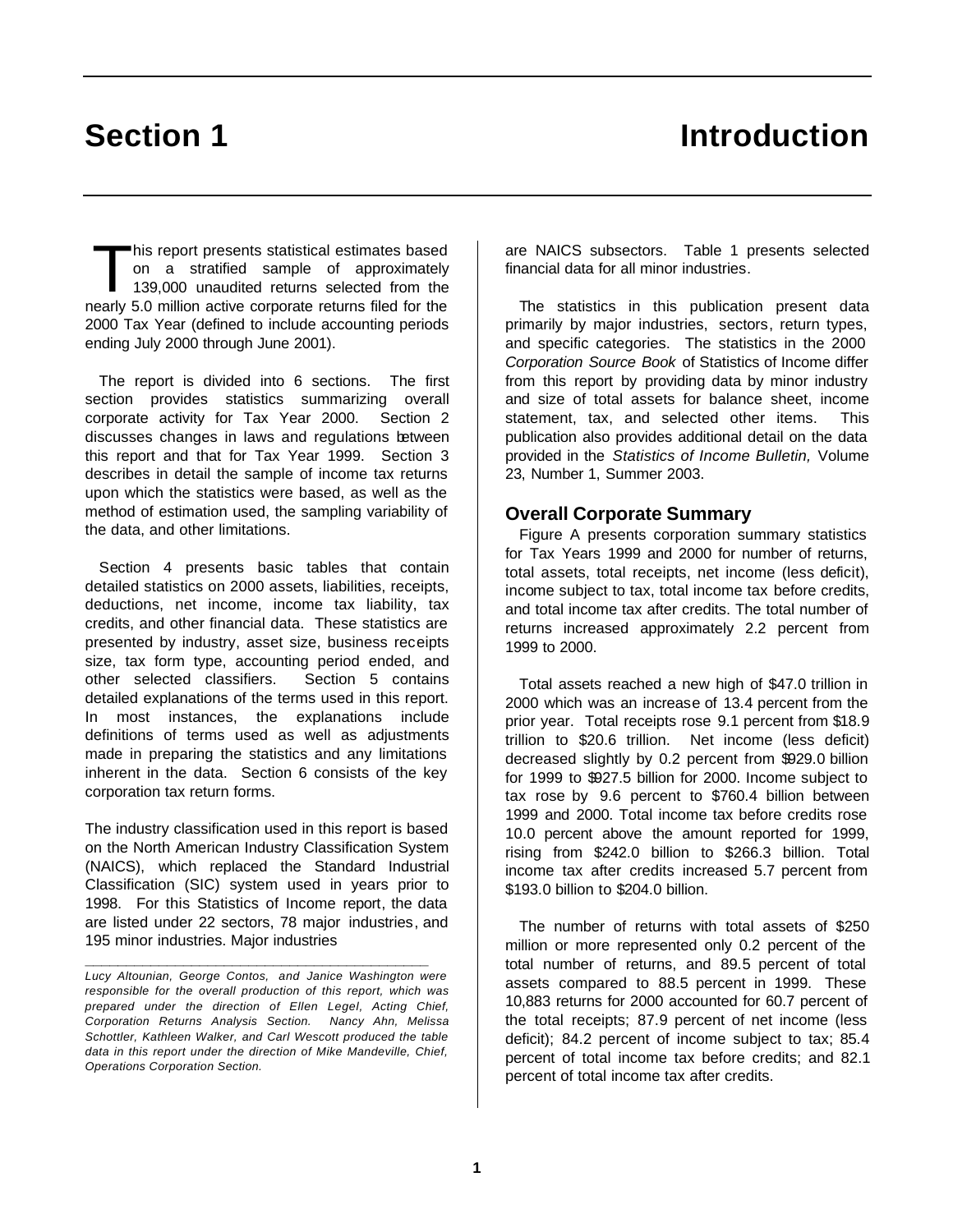## **Figure A. --Returns of Active Corporations: Number of Returns, Total Assets, Total Receipts, Net Income (Less Deficit), Income Subject to Tax, Total Income Tax Before Credits, Total Income Tax After Credits, by Size of Total Assets, Tax Years 1999 and 2000**

(All figures are estimates based on samples--money amounts are in thousands of dollars and size of total assets are in whole dollars)

|                                   | Number of | Total          | Total          | Net income                  | Income      | Total                       | Total                      |
|-----------------------------------|-----------|----------------|----------------|-----------------------------|-------------|-----------------------------|----------------------------|
| Year and size of total assets     | returns   | assets         | receipts       | (less deficit) <sup>1</sup> | subject     | income tax                  | income tax                 |
|                                   |           |                |                |                             | to $tax^2$  | before credits <sup>3</sup> | after credits <sup>4</sup> |
|                                   | (1)       | (2)            | (3)            | (4)                         | (5)         | (6)                         | (7)                        |
| 1999                              |           |                |                |                             |             |                             |                            |
|                                   | 4,935,904 | 41,464,152,854 | 18,892,385,694 | 928,955,528                 | 693,735,694 | 241,987,588                 | 193,027,641                |
| Zero assets                       | 313,004   |                | 442,802,754    | 7,780,844                   | 21,058,505  | 7,488,895                   | 5,936,050                  |
|                                   | 2,532,700 | 76.119.037     | 549,906,336    | 20.303.158                  | 2,930,080   | 551.106                     | 541.816                    |
| \$100,000 under \$250,000         | 791,524   | 129,018,321    | 455,915,059    | 11,720,493                  | 3,679,241   | 723,064                     | 667,682                    |
| \$250,000 under \$500,000         | 477,927   | 169,121,053    | 452,379,355    | 10,178,577                  | 4,410,270   | 906,507                     | 882,806                    |
|                                   | 330,757   | 231,018,299    | 548,910,002    | 11,063,826                  | 5,552,577   | 1,287,444                   | 1,269,224                  |
| \$1,000,000 under \$5,000,000     | 357,966   | 752,609,634    | 1,559,518,844  | 29,717,239                  | 17,335,589  | 5,254,634                   | 5,084,993                  |
| \$5,000,000 under \$10,000,000    | 55,339    | 383,624,248    | 778,160,966    | 13,281,021                  | 8,976,923   | 3,044,176                   | 2,920,689                  |
| \$10,000,000 under \$25,000,000   | 34,953    | 538,770,077    | 932,950,831    | 14,948,529                  | 13,161,817  | 4,546,120                   | 4,357,949                  |
| \$25,000,000 under \$50,000,000   | 13,632    | 479,299,666    | 586,493,996    | 10,418,879                  | 11,509,197  | 4,050,596                   | 3,823,442                  |
| \$50,000,000 under \$100,000,000  | 9,287     | 660,246,580    | 551,584,347    | 12,688,602                  | 13,861,048  | 4,842,577                   | 4,523,683                  |
| \$100,000,000 under \$250,000,000 | 8,434     | 1,334,487,915  | 811,656,923    | 28,929,478                  | 27,701,099  | 9,802,123                   | 8,929,821                  |
|                                   | 10,380    | 36,709,838,024 | 11,222,106,280 | 757,924,880                 | 563,559,350 | 199,490,347                 | 154,089,486                |
| 2000                              |           |                |                |                             |             |                             |                            |
|                                   | 5,045,274 | 47,026,871,874 | 20,605,808,071 | 927,525,517                 | 760,404,334 | 266,281,801                 | 204,043,788                |
|                                   | 328,906   |                | 465,834,119    | 4,177,060                   | 16,657,507  | 5,901,359                   | 5,114,862                  |
|                                   | 2,582,358 | 77,930,011     | 594,059,387    | 19,830,308                  | 2,639,434   | 489,126                     | 473,154                    |
| \$100.000 under \$250.000         | 806,185   | 130,414,588    | 486,462,325    | 12,492,635                  | 3,558,530   | 677,212                     | 663,767                    |
| \$250,000 under \$500,000         | 483,800   | 170,964,397    | 474,451,025    | 11,010,560                  | 4,176,708   | 870,787                     | 854,696                    |
| \$500,000 under \$1,000,000       | 340,979   | 239,792,003    | 558,039,303    | 9,001,592                   | 5,235,133   | 1,202,702                   | 1,183,218                  |
| \$1,000,000 under \$5,000,000     | 364,976   | 769,268,991    | 1,610,770,154  | 24,337,590                  | 16,745,768  | 5,098,159                   | 4,990,638                  |
| \$5,000,000 under \$10,000,000    | 57,499    | 396,958,753    | 816,385,188    | 7,931,716                   | 8,667,021   | 2,925,396                   | 2,821,039                  |
| \$10,000,000 under \$25,000,000   | 36,957    | 568,556,965    | 1,000,217,856  | 4,483,218                   | 12,488,246  | 4,305,395                   | 4,124,014                  |
| \$25,000,000 under \$50,000,000   | 14,373    | 505,417,139    | 621,867,743    | $-232,663$                  | 10,734,156  | 3,736,942                   | 3,505,489                  |
| \$50,000,000 under \$100,000,000  | 9,618     | 682,538,960    | 594,771,076    | 3,952,919                   | 12,800,455  | 4,463,330                   | 4,179,713                  |
| \$100.000.000 under \$250.000.000 | 8,739     | 1,381,926,283  | 867.235.665    | 15,258,740                  | 26,307,331  | 9,256,669                   | 8,533,459                  |
|                                   | 10,883    | 42,103,103,783 | 12,515,714,230 | 815,281,844                 | 640,394,045 | 227,354,724                 | 167,599,740                |

<sup>1</sup> Includes taxable income before net operating loss deduction and special deductions.

² Includes taxable income less net operating loss deduction and special deductions.

<sup>3</sup> Includes income tax, personal holding company tax, all recapture taxes, alternative minimum tax; excess net passive income tax (Form 1120S); branch

tax (Form 1120-F); taxes from Parts II,III, and IV (Form 1120-REIT); tax from Part II,line 4 (Form 1120-RIC); tax from page 1, line 5 (Form 1120-PC); and adjustments to income tax and total tax.

<sup>4</sup> Credits include foreign tax, U.S. possessions tax, nonconventional source fuel, qualified electric vehicle, general business, prior-year minimum tax credits and qualified zone academy bond credits.

Notes: Detail may not add to total because of rounding. See text for "Explanation of Terms" and "Description of the Sample and Limitations of the Data."

# **Activities Covered**

The estimates in this report encompass corporate business activities in the United States as well as certain foreign activities as reported on returns of domestic corporations, and foreign corporations with U.S. business activities. The term domestic corporation refers to companies incorporated in the United States, but does not necessarily imply that all their activities are domestic. For instance, data for a U.S. corporation conducting business abroad through foreign subsidiaries may include dividends remitted from those subsidiaries and, to a certain extent, their undistributed earnings. The effect of foreign activity on the statistics varies by type of industry and by size of assets. Income from foreign activity is reflected to a greater extent in manufacturing industries than other industries. Also, foreign activity is almost entirely concentrated among returns with assets of \$250 million or more [1]. For foreign corporations (defined

as those incorporated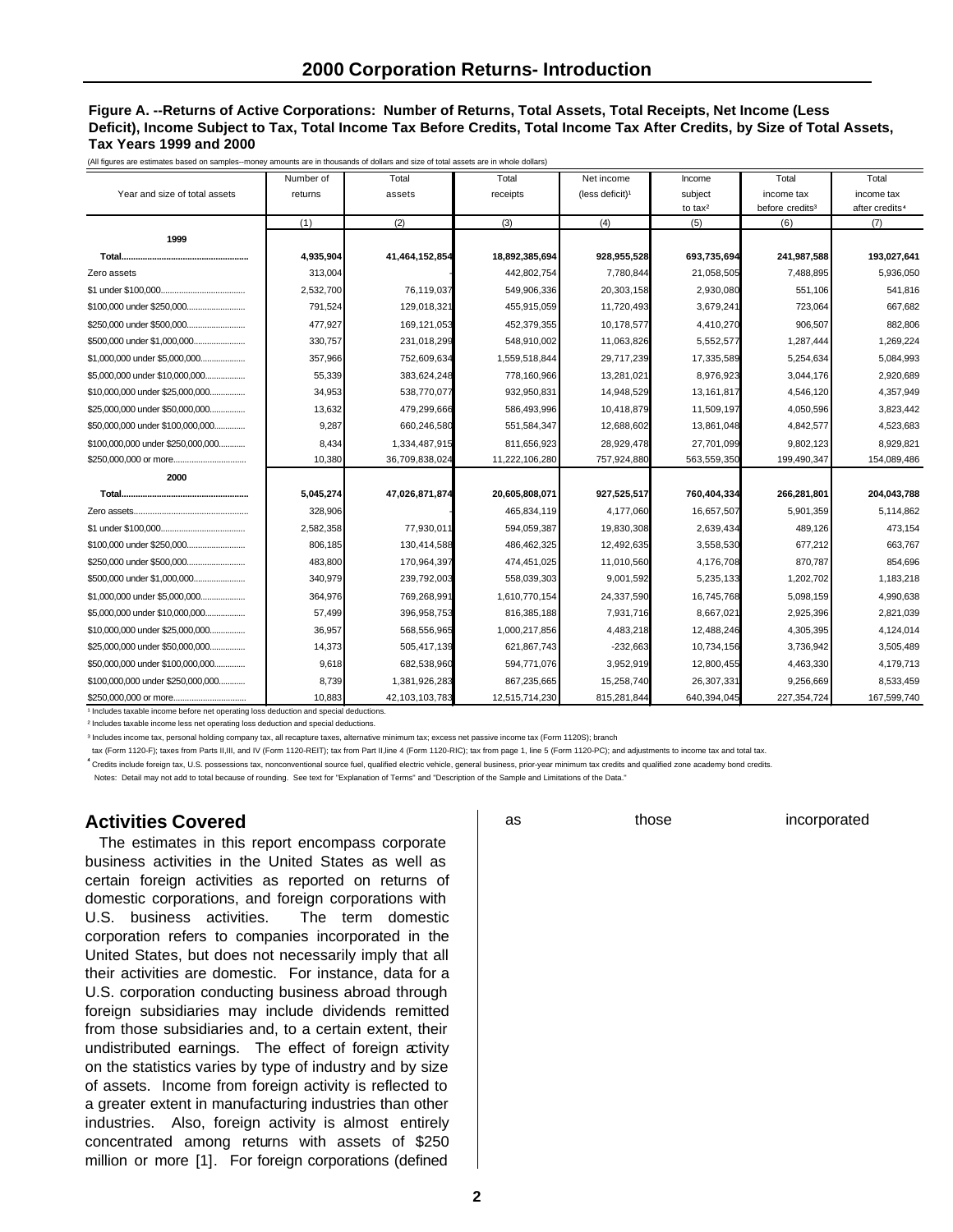abroad) engaged in trade or business in the United States, only income that was considered effectively connected with the conduct of a trade or business in the United States was included in the statistics; any investment income from U.S. sources was excluded from the data.

Most foreign corporations are concentrated in the "Finance and Insurance" and "Real Estate and Rental *Statistics of Income Bulletin*, Volume 22, Number 4, Spring 2003, pp. 63-115.

Section 6012 of the Internal Revenue Code requires that all corporations, in existence at any time during the tax year, file returns, regardless of whether they had income or not. This applied to active and inactive domestic corporations, unless they were expressly exempt from filing, as well as to active foreign corporations with insufficient taxes withheld at the source to satisfy their U.S. tax liability on income earned in the United States. However, inactive corporations have been excluded from these statistics. See Section 3 for more information on the sample.

In addition to legally defined corporations, the Internal Revenue Code recognized many types of businesses as corporations including: joint stock companies and unincorporated associations (such as business trusts, savings and loan associations, certain partnerships, mutual savings banks, and cooperative banks). These organizations possess characteristics typical of the corporate form, such as continuity of life, centralization of management apart from ownership, limited liability of owners, and transferability of shares of capital ownership.

and Leasing" sectors. Other foreign corporations, incorporated abroad and not engaged in trade or business in the U.S., were liable for tax only on investment income from U.S. sources, and these returns were excluded from this report.

This report also contains data on S corporations, which are not generally taxable. More detailed information on S corporations is contained in: Bennett, Kelly "S Corporation Returns, 2000,"

# **Time Period Employed**

The estimates in this report are based on data from returns with accounting periods that coincided with the calendar year and returns with accounting periods that were for noncalendar years ending during the span of months July 2000 through June 2001**.** This span, in effect, defines the tax year in such a way that the noncalendar year accounting periods are centered at the calendar year ended in December.

There are 12 accounting periods covered in this report. Code section 441 specified that, in general, a taxpayer's accounting period ends on the last day of the month. There is a span of 23 months between the first-included accounting period, which began on August 1, 1999, and closed on July 31, 2000, and the end of the last-included accounting period, which began on July 1, 2000, and closed on June 30, 2001. This report, therefore, shows income received or expenses incurred during any or all of the months in the 23-month span. For balance sheet items, the report shows a corporation's position only at the end of its accounting period. Corporations were required by Code section 441 to file returns for the accounting period customarily used in keeping their books.